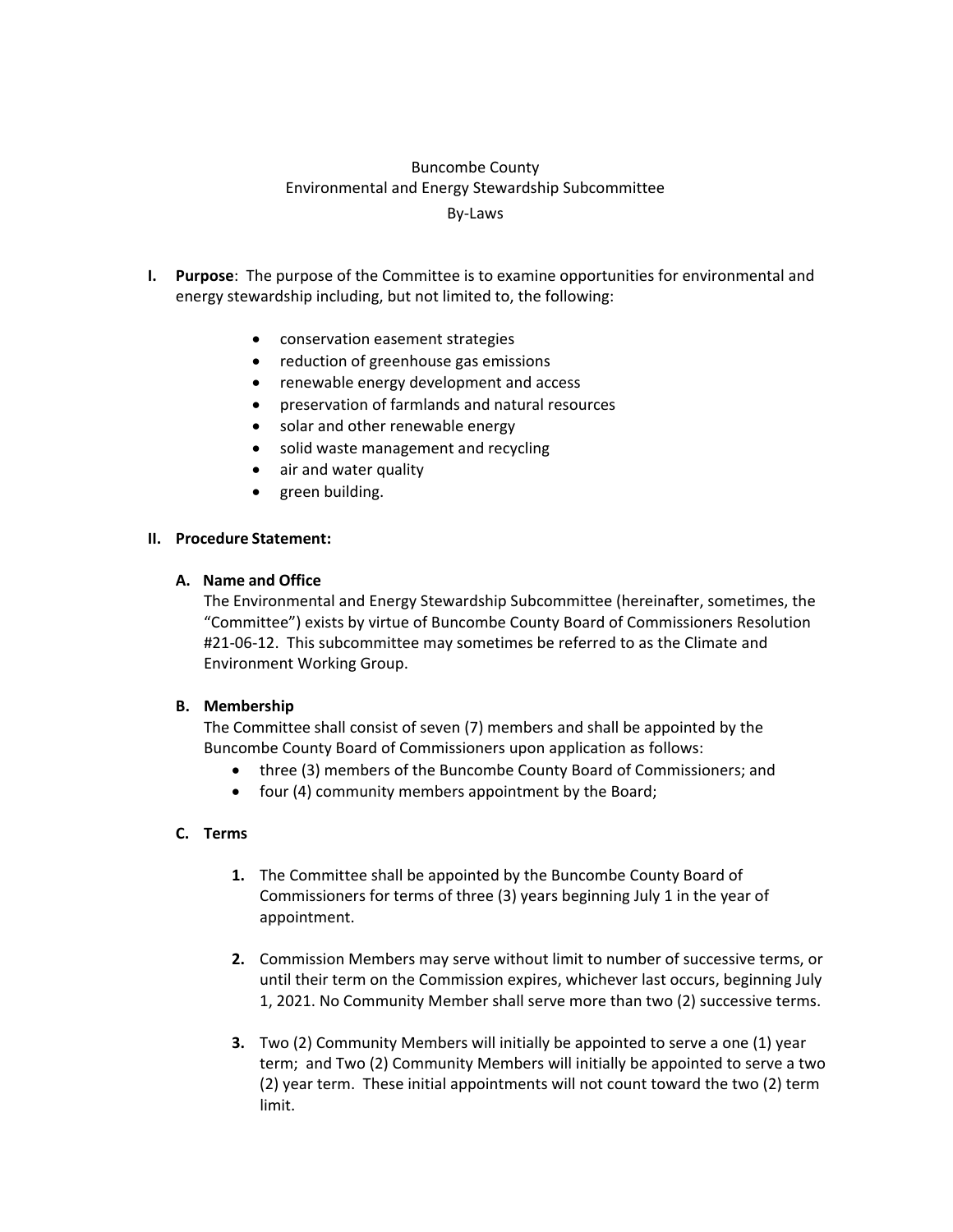- **4.** Any vacancy on the Committee regardless of how created shall be filled by appointment by the Board of Commissioners for the unexpired term of the vacant position.
- **5.** The Buncombe County Board of Commissioners may remove any Committee member at any time for incapacity, unfitness, misconduct, or neglect of duty.

### **D. Officers**

# **1. Chair and Vice‐Chair**

The Committee members shall appoint a Chairperson and Vice‐Chairperson from its membership by majority vote to serve a one (1) year term and until their successor is appointed by the Committee. Said appointments shall be made during the first regularly scheduled meeting of each fiscal year and shall take effect immediately upon the successful majority vote.

The Chair of the Committee shall preside at Committee meetings if they are present. If the Chair is absent, the Vice‐Chair shall preside. If the Chair and Vice‐ Chair are both absent, another member of Committee designated by a majority vote of members present at the meeting shall preside.

The Presiding Member shall have the following powers:

- To facilitate an orderly meeting in accordance with the prepared agenda;
- To rule motions in or out of order, including the right to rule out of order any motion patently offered for obstructive or dilatory purposes;
- To determine whether a speaker has gone beyond reasonable standards of courtesy in his or her remarks and to entertain and rule on objections from other members on this ground;
- To call a brief recess at any time;
- To adjourn in an emergency; and
- To provide oversight to County staff in preparing meeting agendas.

#### **2. Secretary**

The County employee selected to staff this committee shall serve as Secretary to the Committee.

The secretary of the Committee shall keep a true and accurate account of all proceedings of Committee meetings; issue notices of all meetings; issue any call for special meetings; and notify the Clerk to the Buncombe County Board of Commissioners office of any vacancies on the Committee.

#### **E. Committee Meetings**

**1. Regular Schedules**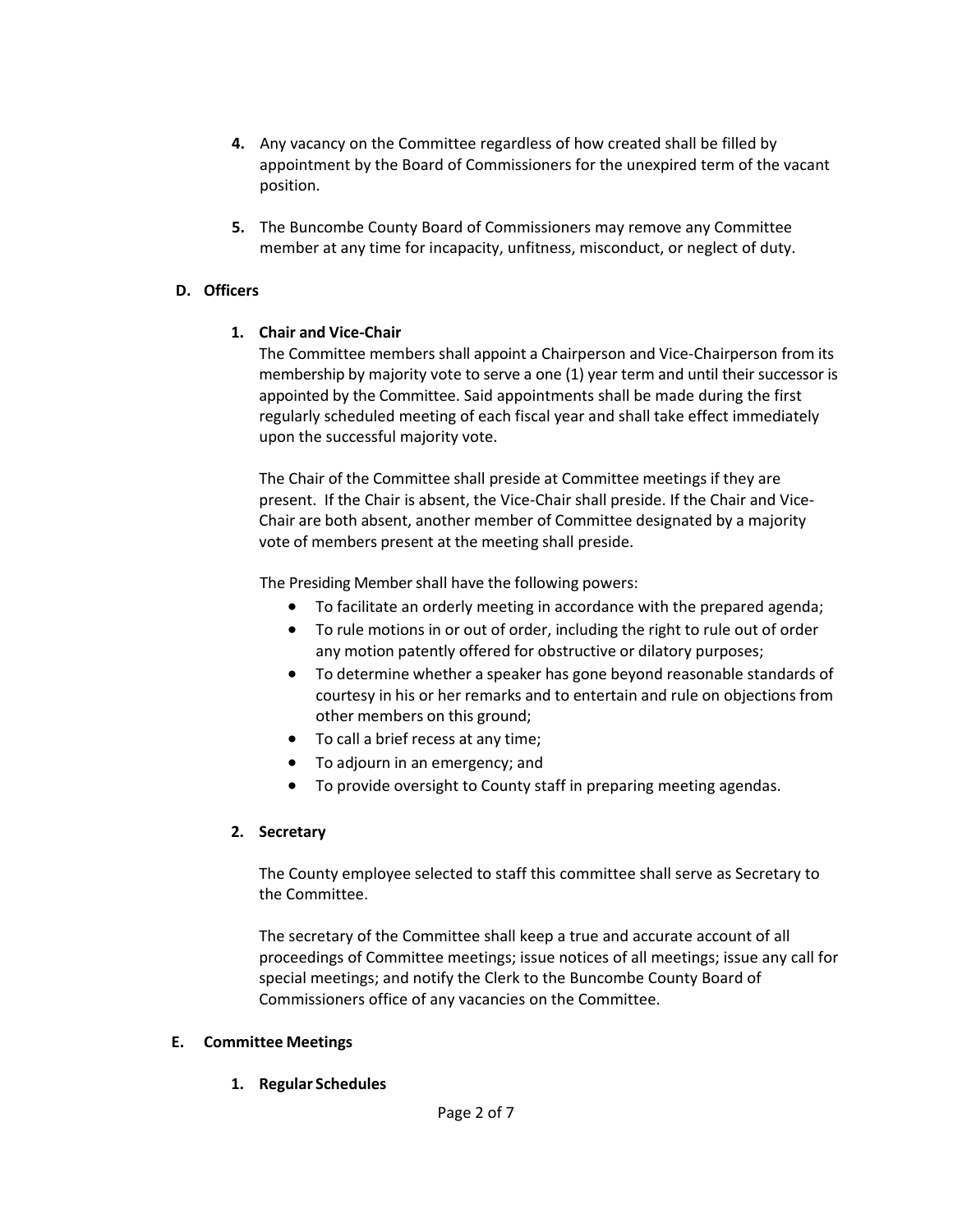In accordance with North Carolina's open meetings laws, the schedule of regular meetings shall be filed with Clerk to the Buncombe County Board of Commissioners and shall be posted on Buncombe County's Website.

# **2. Special Meetings**

- **a)** The Chairperson, or any three (3) members of the Committee, may at any time call a special meeting of the Committee by signing a written notice stating the time and place of the meeting and the subjects to be considered. The person or persons who call the meeting shall cause the notice to be mailed, emailed, or delivered to the Chairperson and all of the Committee members or left at the usual dwelling place of each member at least 48 hours before the meeting and shall cause a copy of the notice to be posted at the door of its usual meeting room and on the building in an area accessible to the public at least 48 hours before the meeting. Only those items of business specified in the notice may be transacted at a special meeting, unless all members are present or those who are not present have signed a written waiver.
- **b)** If a special meeting is called to deal with an emergency, the notice requirements of this rule do not apply. However, the person or persons who call an emergency special meeting shall take reasonable action to inform the other members and the public of the meeting. Only business connected with the emergency may be discussed at the meeting.

#### **3. Agenda**

The officersshall have administrative oversight in organizing and documenting meetings, to include, but is not limited to agendas, minutes, notices, etc. The Committee may by unanimous vote add an item that requires action that is not on the agenda.

# **4. Public Comment**

There will be a public comment period at the beginning of every regular meeting limited to three minutes for any individual or representative addressing the Committee.

# **5. Quorum**

A quorum shall be Four (4) members of the Committee. A member who has withdrawn from a meeting without being excused by a majority vote of the remaining members shall be counted as present for purposes of determining whether or not a quorum is present.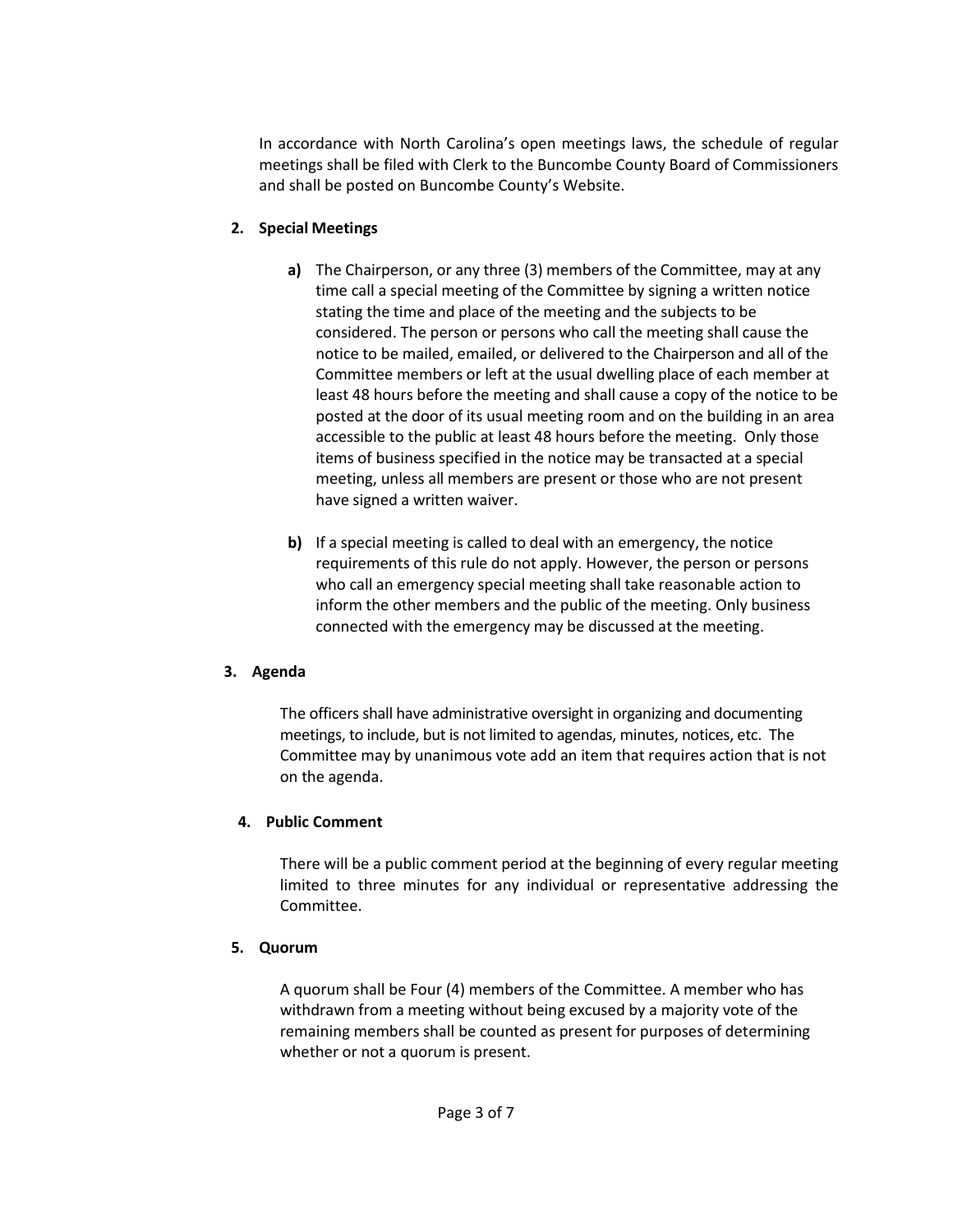- **6. Voting**
	- No vote may be taken without a quorum being present.
	- Upon good cause shown, and with the general consent of the members present, a member may make an appearance at a meeting by telephone or other electronic means and vote on any matter coming before the Committee at such meeting. Such appearance will count toward calculation of the necessary members present to constitute a quorum.

### **7. Minutes**

The Secretary shall provide copies of the minutes to each Committee member before the next regular Committee meeting. At each regular meeting, the Committee shall review the minutes of the previous regular meeting as well as any special or emergency meetings that have occurred since the previous regular meeting, make any necessary revisions, and approve the minutes as originally drafted or as revised. The public may obtain copies of Committee meeting minutes at the County Administration Building, 200 College St., Asheville, NC 28801. Said minutes will also be available on the website at www.buncombecounty.org

### **8. Absences**

The attendance of Committee members is a priority and shall be recorded in the minutes. If an appointee misses four (4) consecutive meetings unexcused, or fails to attend 75% of regularly scheduled meetings over the course of a year may be grounds for the removal of a member prior to the conclusion of their term.

# **F. Amendments to Operating Procedures**

These operating procedures may be amended at any regular meeting or at any properly called special meeting that includes amendment of the operating procedures as one of the stated purposes of the meeting. A quorum must be present at the meeting at which amendments are discussed and approved, and any amendments must be approved by a majority of the members present at the meeting.

# **G. Other Procedural Matters**

# **1. Action by the Committee**

- **a)** The Committee shall proceed by motion. Any member, including the Chairperson, may make a motion.
- **b)** A motion requires a second, indicating to the chair that at least one other member besides the person who stated the motion would like to have the motion considered.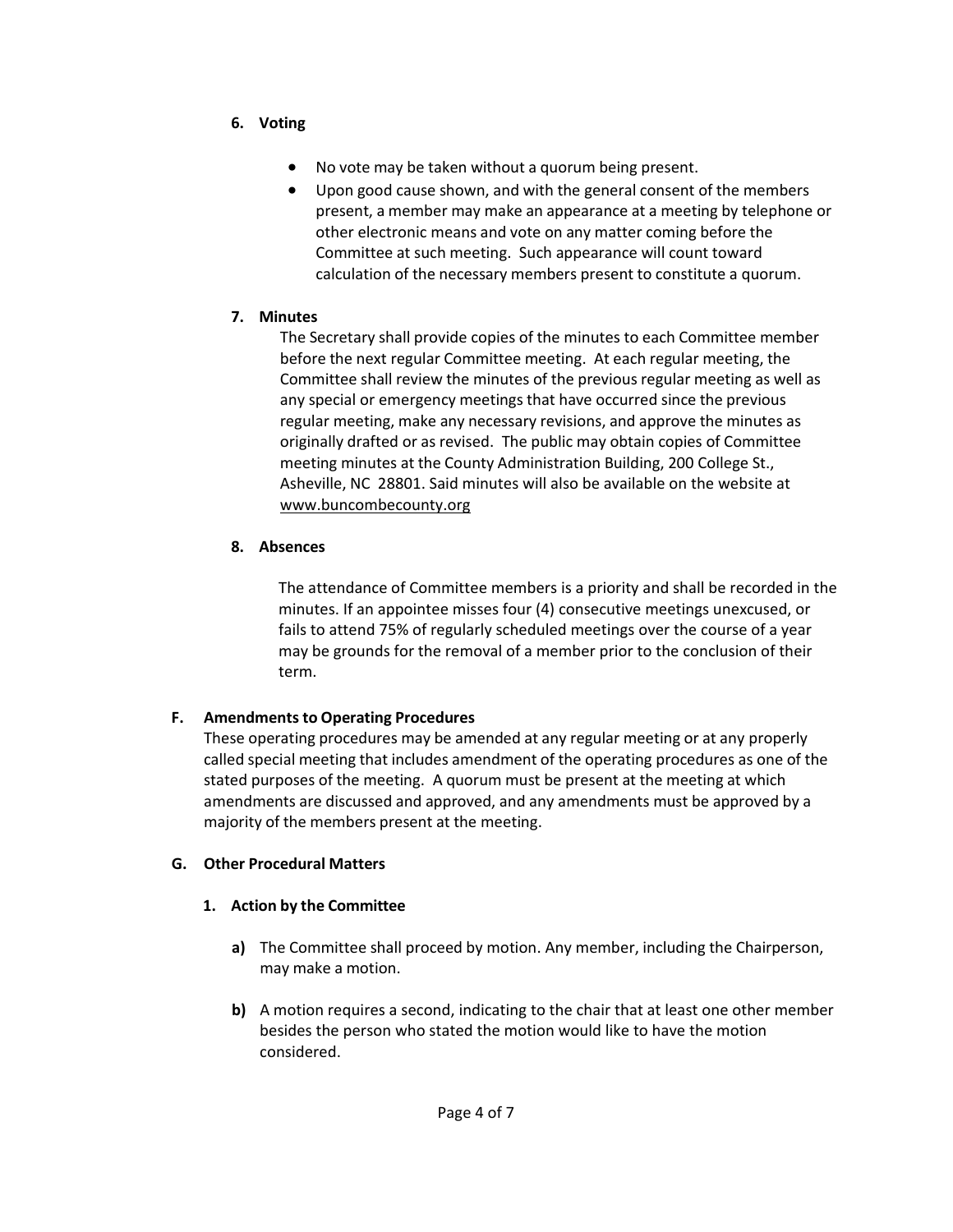- **c)** A member may make only one motion at a time.
- **d)** A substantive motion is out of order while another substantive motion is pending.
- **e)** A motion shall be adopted by a majority of the votes cast, a quorum being present, unless otherwise required by these rules or the laws of North Carolina.
- **f)** The Chairperson shall state the motion and then open the floor to debate on it. The Chairperson shall preside over the debate according to these general principles:
	- i. The introducer (the member who makes the motion) is entitled to speak first;
	- ii. A member who has not spoken on the issue shall be recognized before someone who has already spoken;
	- iii. To the extent possible, the debate shall alternate between opponents and proponents of the measure.
- **2.** In addition to substantive proposals, the following procedural motions, and no others, shall be in order. Unless otherwise noted, each motion is debatable, may be amended, and requires a majority vote for adoption.
- **3.** In order of priority (if applicable), the procedural motions are:
	- **a) To Adjourn**. The motion may be made at any time by a member of the Committee and would require majority vote.
	- **b) To Take a Recess**.
	- **c) Call to Follow the Agenda**. The motion must be made at the first reasonable opportunity or it is waived.
	- **d) To Suspend the Rules**. The motion requires a vote equal to a quorum.
	- **e) To Divide a Complex Motion and Consider It by Paragraph**.
	- **f) To Defer Consideration**. A substantive motion whose consideration has been deferred expires 100 days thereafter unless a motion to revive consideration is adopted.
	- **g) Call of the Previous Question**. The motion is not in order until every member of the Committee has had at least one opportunity to speak.
	- **h) To Postpone to a Certain Time or Day**.
	- **i) To Refer to a Committee**. Sixty days after a motion has been referred to a committee, the introducer may compel consideration of the measure by the entire Committee, regardless of whether the committee has reported the matter back to the Committee.
	- **j) To Amend**. An Amendment to a motion must be germane to the subject matter of the motion, but it may achieve the opposite effect of the motion. Any amendment to a proposed ordinance shall be reduced to writing on the call of any member, including the Chairperson.
	- **k) To Revive Consideration**. The motion is in order at any time (100 days) after a vote to defer consideration of it. A substantive motion on which consideration has been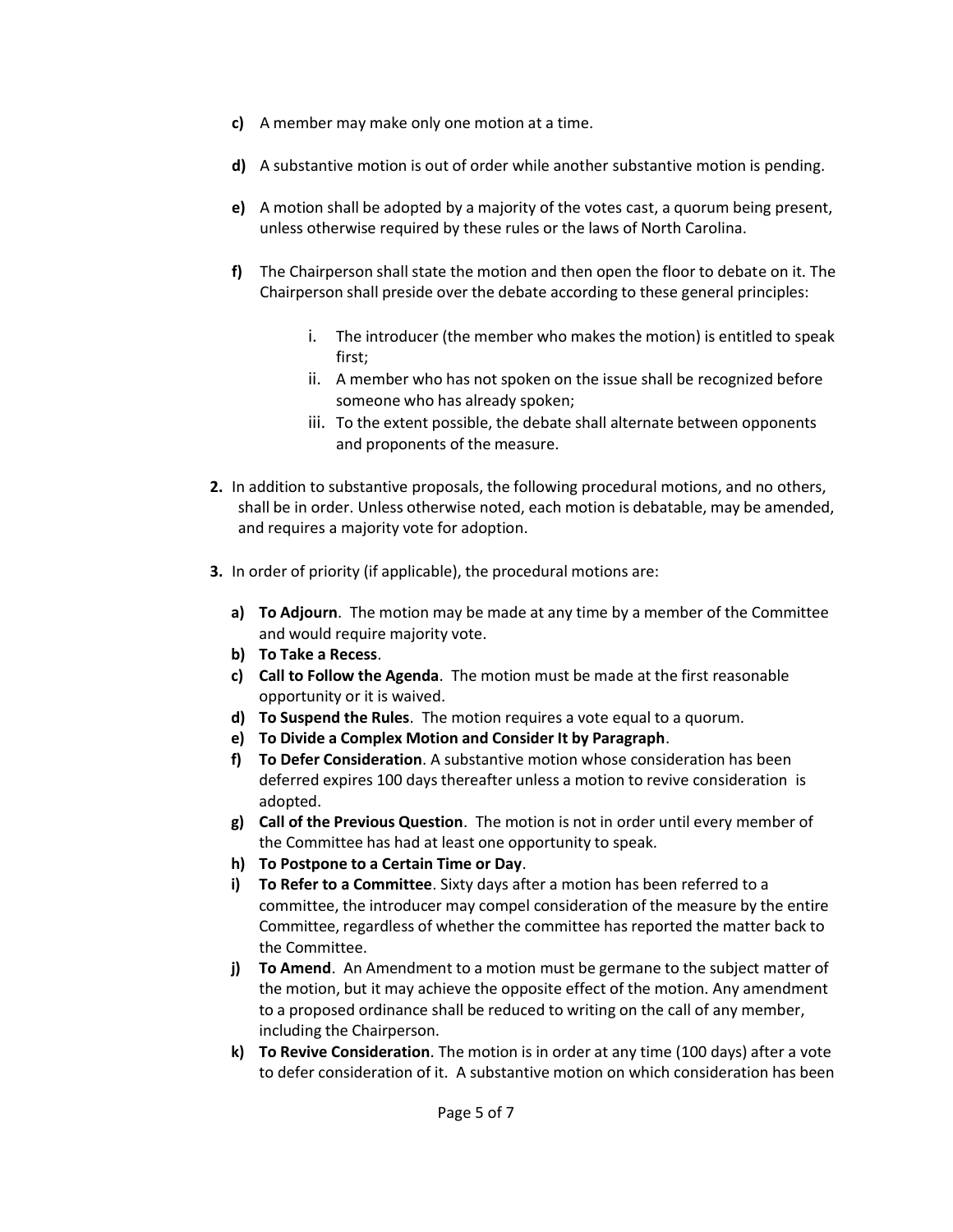deferred expires (100 days) after the deferral, unless a motion to revive consideration is adopted.

- **l) To Reconsider**. The motion must be made by a member who voted with the prevailing side. The motion must be made at the same meeting at which the original vote was taken. The motion cannot interrupt deliberation or a pending matter but is in order at any time before adjournment.
- **m) To Rescind or Repeal**.
- **n) To Ratify**.
- **o) To Prevent Reconsideration for Six Months**. The motion shall be in order immediately following the defeat of a substantive motion and at no other time. The motion requires a vote equal to a quorum and is valid for six months.
- **p) To Renew a Motion**. A motion that is defeated may be renewed at any subsequent meeting unless a motion to prevent reconsideration has been adopted.
- **q) Withdrawal of a Motion**. A motion may be withdrawn by the introducer at any time before a vote.
- **r) Duty to Vote**. Once a meeting has been convened, every member, including the Chairperson, must vote unless excused by a majority vote of those members present. A member who wishes to be excused from voting shall so inform the Chairperson, who shall take a vote of the remaining members. The Committee may excuse a member from voting upon questions involving his or her own financial interest, his or her official conduct or on matters on which the member is prohibited from voting under N.C. Gen. Stat. § 14‐234, and/or his or her own conflict of interest. The Committee may excuse a member from voting, but only upon questions involving his or her own financial interest or his or her official conduct or on matters on which the member is prohibited from voting under N.C. Gen. Stat. § 14‐234. For purposes of this rule, the question of the compensation and allowances of members of the Committee does not involve a member's own financial interest or official conduct. Refusal to vote (without just cause) shall be recorded as an affirmative vote.

#### **H. Compliance with North Carolina Law**

In conducting its business, the Committee shall comply with all applicable North Carolina laws, including, but not limited to, open meetings laws, public records laws, and the laws setting forth the powers and duties of local Committees. To assist the Committee in compliance, the Secretary shall maintain a current copy of relevant North Carolina General Statutes and make them available to Committee members on request.

#### **I. Conflict of Interest**

Committee Members shall not vote on any matter where the outcome of the matter being considered is reasonably likely to have a direct, substantial, and readily identifiable financial impact on the member. Committee Members shall not vote on any matter involving a person with whom the member has a close familial, business, or other associational relationship.

It is the duty of every Committee Member to report all conflicts of interest and potential conflicts of interest to the Chairperson or Vice Chairperson, as soon as they emerge, in